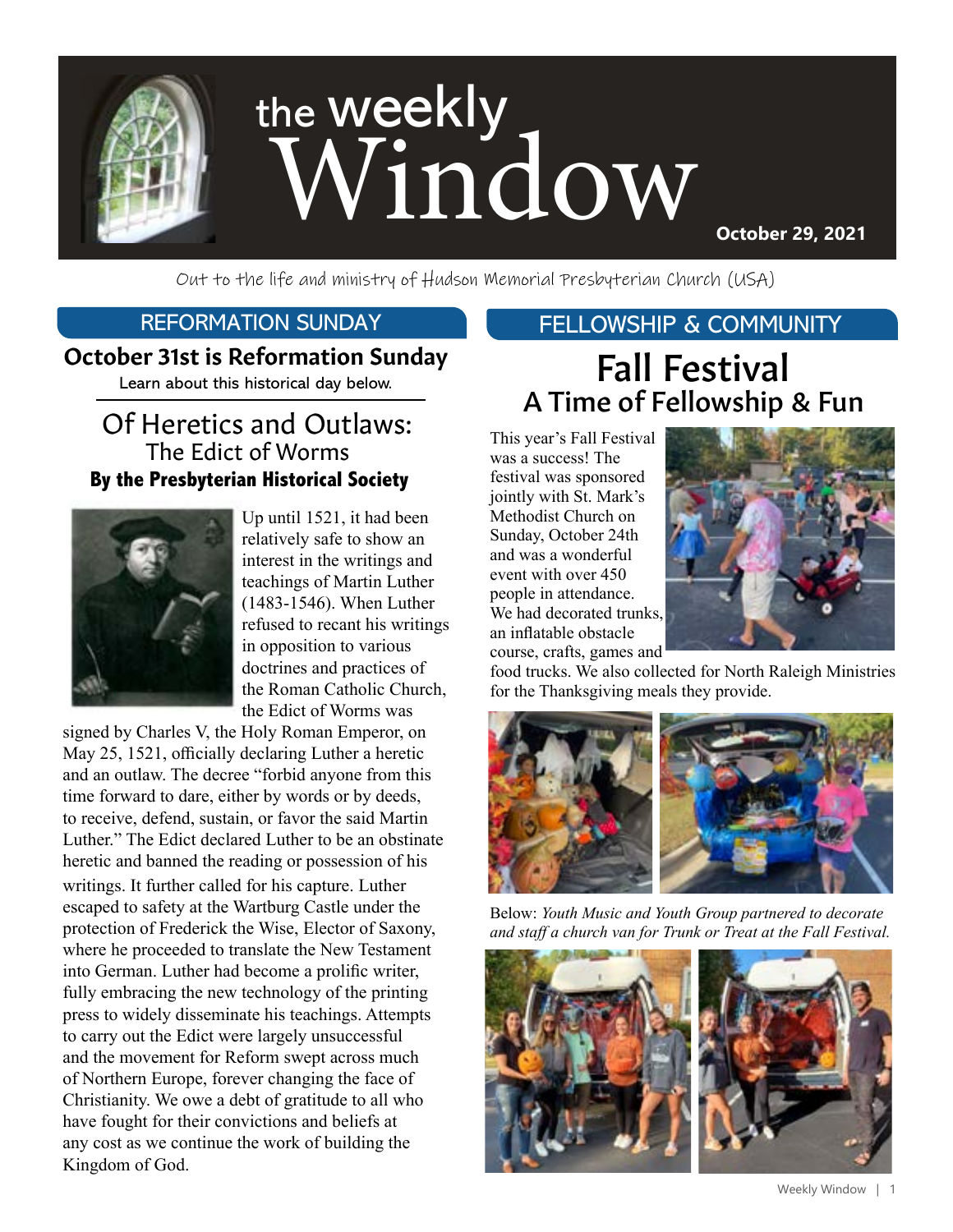# Belonging By Giving of Your Time **By Matthew Carlisle**

You likely received the Giving Ministry commitment mailer this week. Our theme for the 2022 pledge campaign is BELONGING. I have thought a lot about that word these past few weeks, and about the groups to which I belong. These are direct reflections of how I spend my time. Some of these 'belongings' are not by choice: the family and place where I was born… me belonging to God. Other groups I have added over the years include my neighborhood, my wife and sons, my friend groups, community-based clubs like Y-Guides, youth sports, men's faith-based workout and fellowship group F3, and Hudson Presbyterian to name a few. Our associations become entwined with commitments and they eventually may define who we are.

The past couple of years have challenged some of those commitments. Things are not as easy and convenient as they once were. When church went virtual, I started to check out a bit. I stepped back from worship as well as my F3 meet-ups. I lost a sense of community in some ways and the void became obvious.

I tried to rally my family some Sundays around YouTube or Zoom services, but I became the master of excuses (I have four rambunctious boys after all, which provide many creative reasons to duck out). I only made it to a few Sunday outdoor services.

Despite my best efforts to hide, something kept me 'belonging'…. It was the connective strands of commitments I made to Hudson Presbyterian. The children's message rotation continued, now pre-recorded. The middle-school Explorers class reconvened via Zoom and some cold Sundays in-person beneath the twin oaks at the back of the church property. The Giving Ministry Zoom calls and emails resumed. I could not hide. Those things I said "yes" to in a different time became the tether to this fellowship of believers, and I am so grateful…

I have returned to F3 a couple of times a week now, and I have recommitted my sense of BELONGING to Hudson, anchored each week in worship. The tethers of my involvement of time continue to bless me in surprising ways, and I encourage each of you to commit to active participation and gifts if you have not already. For more information on teaching youth Sunday School, please

contact Rich Richards at [hmpcyouthgroup@gmail.](mailto:hmpcyouthgroup%40gmail.com?subject=) [com.](mailto:hmpcyouthgroup%40gmail.com?subject=) 

 To find out more about the Children's Message Team, contact Cary Dickerson at [cdickerson@hmpc.org.](mailto:cdickerson%40hmpc.org?subject=) 

My name is Matthew Carlisle and belonging to Hudson means I am anchored in a wonderful community of faith.



### COMMITMENT SUNDAY



# Commitment Sunday **November 14th**

For several weeks now you have been hearing from members what belonging to Hudson means to them. We hope you too have been thinking about what belonging means. By now you have received a pledge brochure in the mail. Please prayerfully discern how you will commit to Christ through Hudson in 2022. We especially hope you will fill out the time and talent section of the brochure this year, and we look forward to seeing you in worship on November 14th as the congregation commits themselves to a new year of ministry through the church. Visit our website pledge page at: [hmpc.org/make-a-pledge](https://www.hmpc.org/make-a-pledge)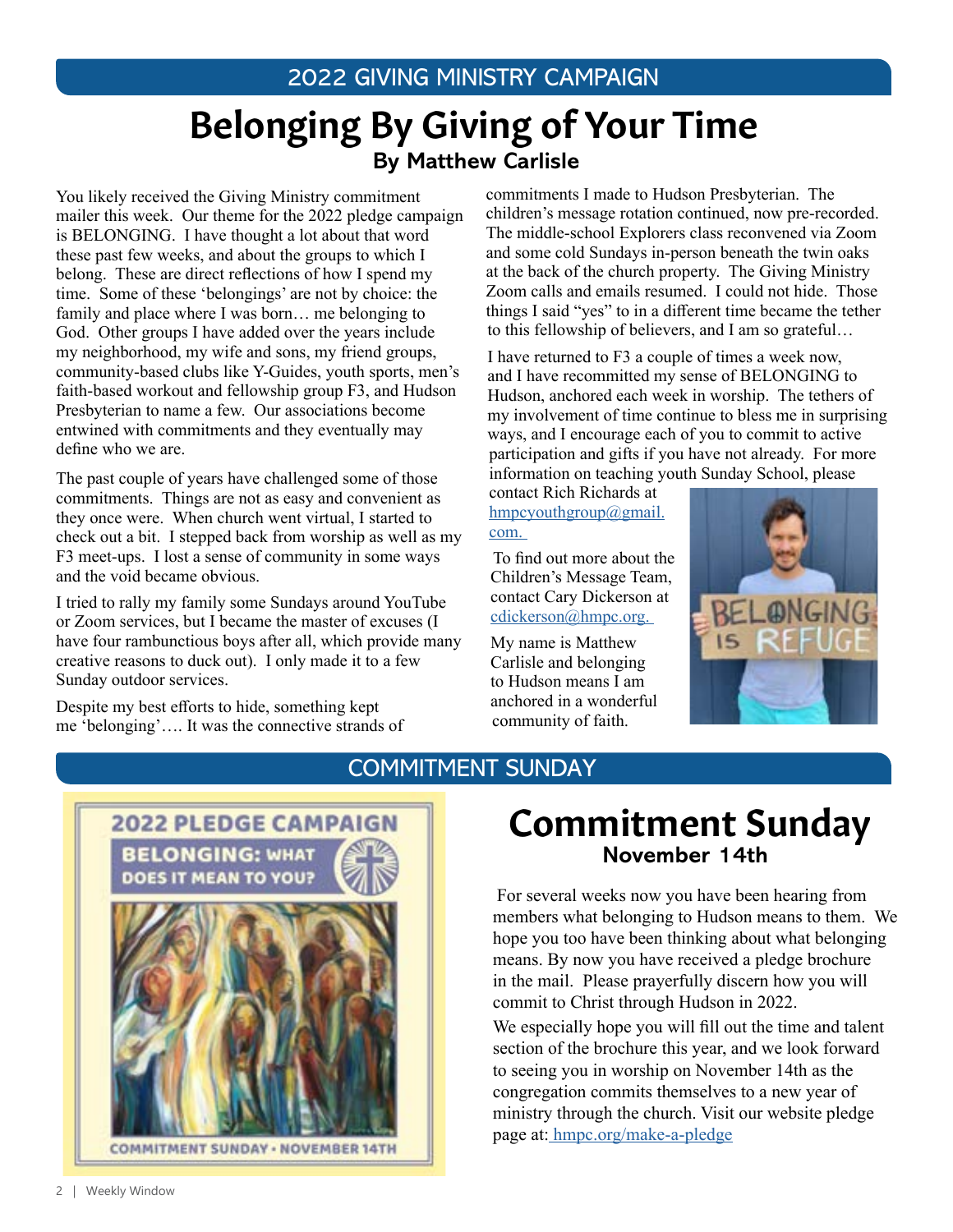### FAITH FORMATION

# **Tuesday, November 2nd at 6:30am**  Waking Up with The Word

All men are invited to join this group at WH Patio for scripture reflection, discussion, fellowship and coffee. The group uses an ancient Bible study process called Lectio

Divina. We look at the passage that will be preached on the upcoming Sunday.

The study revolves around 3 questions:



• What is a word or phrase that stands out to you?

• Allow that word or phrase to develop into a memory from your life, a though on the passage or metaphor

• What is Christ calling you to through the passage?

No previous Bible study experience is needed. It is a great group of guys who are welcoming and wise in their comments. For our in-person meetings, coffee and Bibles are provided. [If you have questions or would like to be](mailto:mschafer%40hmpc.org?subject=)  [added to the email distribution list, please contact Pastor](mailto:mschafer%40hmpc.org?subject=)  [Mac.](mailto:mschafer%40hmpc.org?subject=)

# Brown Bag Lunch with Pastor Mac

**Monday, November 1st at Noon**

Join us on the West Lawn as we discuss Chapter 3 of *Confession of Belhar Study*. We still have extra books.



Since we are planning on meeting outside, participants are welcome to bring lunch.

[Questions? Please contact Mac Schafer](mailto:mschafer%40hmpc.org?subject=)

## INQUIRER'S CLASS

## **Sunday, November 14** Interested in Joining Hudson?

The Inquirers Class, for those interested in membership, will be held on November 14. The class covers what it means to be a Christian, a Presbyterian, and a member of Hudson Memorial. [New Member Information Forms](https://www.hmpc.org/join-hmpc)  [are available here.](https://www.hmpc.org/join-hmpc) Please contact Debbie Kirk for more information at [dkirk@hmpc.org.](mailto:dkirk%40hmpc.org?subject=)



# **Sunday Mornings, 9:30 -10:20** "Re Gathering"

**WH South** In this group are members of the "John Knox" and "Mixed Adults" classes along with newer members and guests. They enjoy a presentation and discussion format. Rev. Jimmy Hulsey will lead another session on "Exploring the Presence of God" on October 31. Rev. Aleta Ash facilitates November 7, 14 and 21 with the theme "Disciples: Them and Us, Then and Now."

**Westminster Hall Patio** Join us for "Patio Ponderings" facilitated by Gil Graybill, John James, John Oldenburg and Fred Woodward. This informal group is for all who would like to consider faith in light of contemporary

issues. If you would like a place to share what challenges and opportunities you have right now and how your faith is informing your life, please join us! Topics and resources will be guided by the group and may include information (i.e., book study) and transformation as we connect with others. The topic for Sunday, October 31, is Contemplations about Faith, Part 1, as generously



informed by C. S. Lewis' *Screwtape Letters*. (No prior reading necessary!)

**Parlor - Silent Reflection and Prayer** For those who need a quiet space to be still and mindful, the Parlor is available. Suggestions of ways to use the space are provided using *Words to Build On: Words of Scripture for Remembrance and Reflection* and guides for personal prayer. The opportunity to light a candle as a symbol of the light of Christ and or in memory or honor of someone will be available. This will be one option for the space, another is just to sit quietly, pray if you would like, etc. In order to keep the sanctity of the space, the area is not for visiting.



#### **Labyrinth Self-Guided Walking Meditations** -

Another outside option that will require social distancing but not masks will be a selfguided Labyrinth Meditation option. A guide to walking meditations and suggested

material for reflection and some Sundays tokens of focus to carry on your journey will be available at the Labyrinth on or in front of the Welcome Box.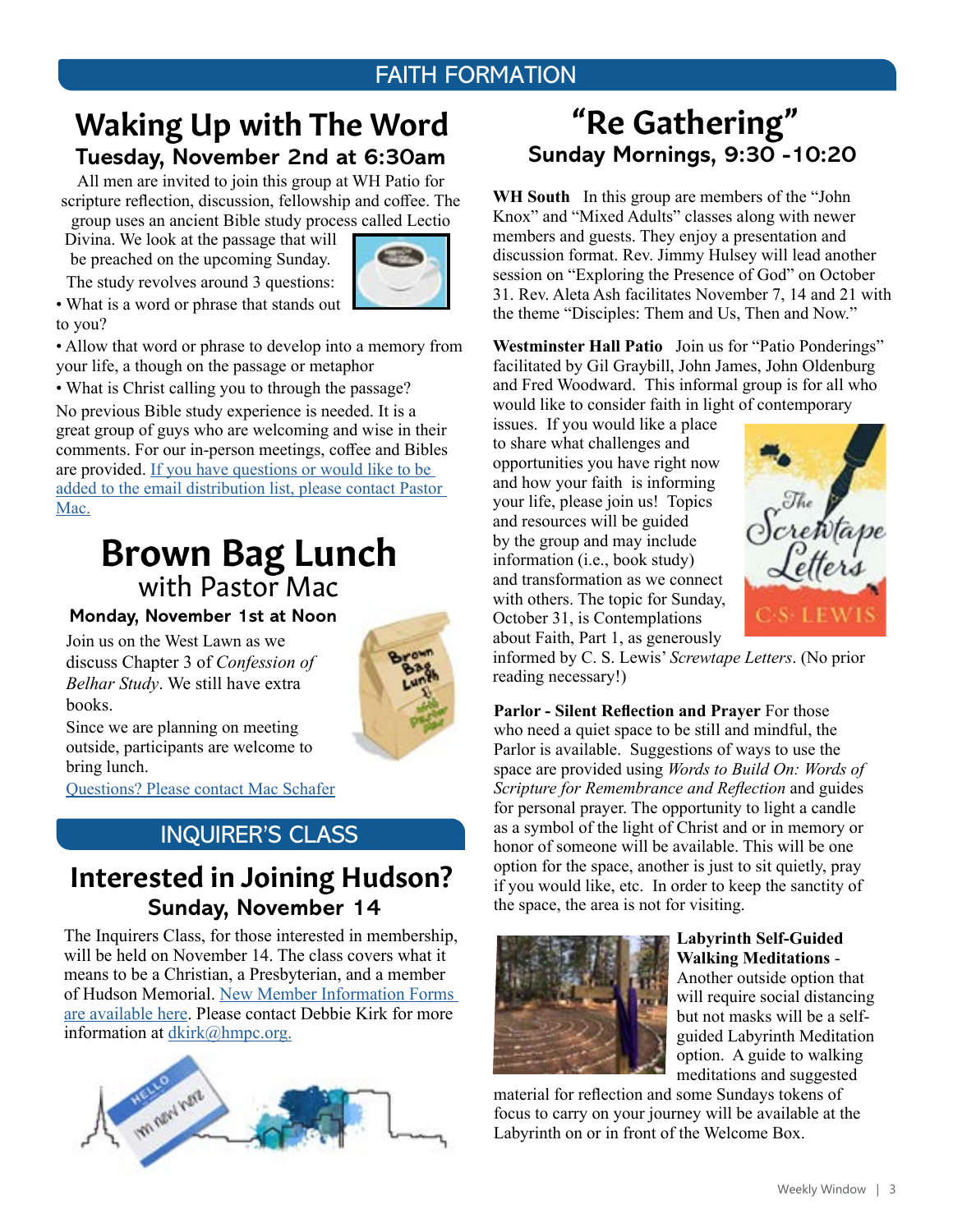## YOUTH MINISTRY

# Youth on Sundays



**This Sunday, October 31st, The Explorers and Confirmation Classes will NOT be meeting.** 

#### **Usual Sunday Mornings:**

- Explorers Class (5th-7th grade) meet at 9:30am in the Explorers Room on the second floor.
- Confirmation Class (8th grade) meets at 9:30am in the Confirmation Room.
- **• Bagels Are Back!** Starting on Sunday, November 7th, we will have "Bagels in the Breezeway" (since due to COVID there is no eating in the building). This will be the first Sunday of the month.

#### **Usual Sunday Afternoons:**

- Middle School and High School Youth Group meet 5:00pm to 6:30pm. NOTE: This year the afternoon schedule is a bit different than previous years. Also, there will NOT be a meal component as a part of youth group this year. Snacks and drinks although will be provided on a week to week basis.
- 4:30pm 5:00pm Youth Music with Barbara Youth interested in participating in the music program here at HMPC. Group meets in WH North.
- 5:00pm 6:30pm Youth Group (Middle School grade 6-8 and High School grade 9-12) Come join us for recreation, study, mission and worship activities!

### **Coming Up:**

**• College Students: Montreat College Conference 2022!** If you are a college-aged-student and wish to continue the depth, magic, fun and Christian fellowship of a Montreat Youth Conference then come with Hudson this Winter to the Montreat College Conference (January 2-5, 2022). If you are interested in registering, please contact Rich Richards. [Contact Rich Richards here](mailto:rrichards%40hmpc.org?subject=) 



## Youth Group **Decision to Return to 6th - 12th grades for Youth Group**

On Monday, September 20, 2021, the Youth Committee of Hudson Memorial Presbyterian Church decided to return to the traditional Middle School model of 6th-8th grades for evening youth group activities effective immediately. These activities include weekly Sunday afternoon/ evening Youth Group, Presbytery Retreats, (New Hope Presbytery Fall Retreats) National Conferences (Massanetta Middle School Conference during the summer months) and any other 6th-8th grade youth activities offered by the PC(USA).

This will NOT affect the Sunday morning Sunday school "Explorers Class" which will remain as a 5th to 7th grade class. This will also NOT affect Youth Music on Sunday afternoons from 4:30pm to 5:00pm. Fifth graders are welcomed to continue with Barbara's leadership during this time.

### CHILDREN'S MINISTRY

# Joyful Noise & Wee Worshipers

Our Joyful Noise and Wee Worshiper groups are having fun preparing songs to perform on **Preschool Sunday - November 21st.** 

We would love to have your children join us at the 9:30 hour!



### Collecting Candy for First Responders



 If you find yourself with extra candy after the Halloween holiday, bring it to church on **November 7th.** Our children will be making treat bags to distribute to distribute to local first responders!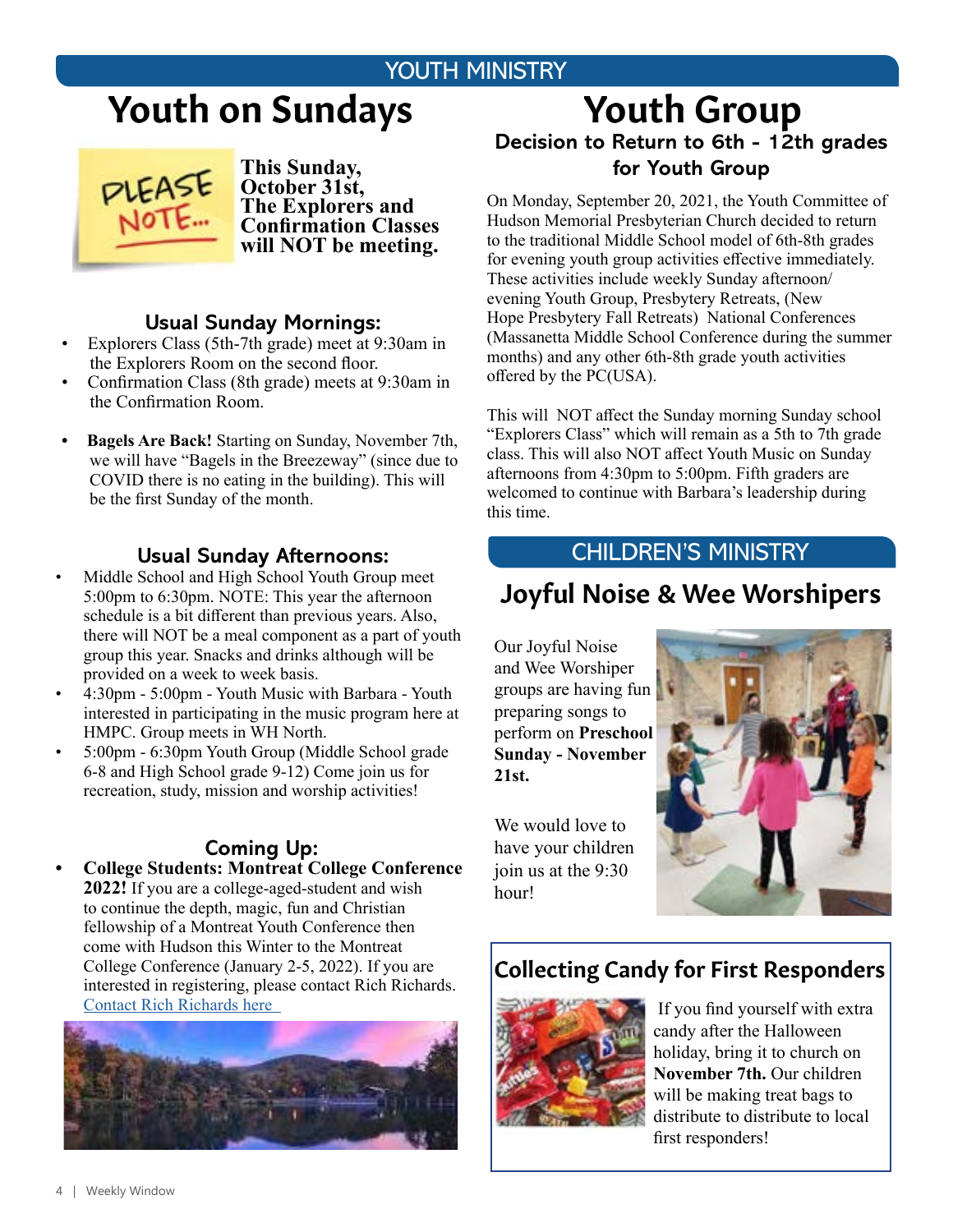### **MISSIONS**

# Peace & Global Witness **Special Offering for PCUSA**

**We will be receiving a Special Offering for Peacemaking and Global Witness in October.** A gift to the Peace & Global Witness Offering enables the church to promote the Peace of Christ by addressing systems of conflict and injustice across the world. HMPC will use 25% of this Offering for Hunger Action, Mid councils retain an additional 25% for ministries of peace and reconciliation. The remaining 50% is used by the Presbyterian Mission Agency to advocate for peace and justice in cultures of violence, including our own, through collaborative projects of education and Christian witness. You may drop your donation in the church's mailbox (under the large oak across from the office), mail it, [donate online o](https://www.eservicepayments.com/cgi-bin/Vanco_ver3.vps?appver3=Fi1giPL8kwX_Oe1AO50jRnQ574HZh5kFEHVJ6e5We_Us4NSQukCYDzKLUtTTUlsf2EvVVAEjqawDomKT1pbouTsRltlX7QEmZN4jxtbsYBc=&ver=3)r text to give. **Here is how to text to give:** Text amount to 888-906- 0744. (example: 25 peace).

# Volunteer at the Food Bank

The Mission Committee has scheduled designated times

for HMPC as part of our commitment with the Food Bank. We have set up two standing monthly volunteer shifts: the second Wednesday evening from 6:00- 8:00pm and the third Saturday morning from 9:00am-12:00pm.



Use the link below to see the dates we will be working and to sign up to participate. The Food Bank does require that volunteers be masked inside the warehouse.

Youth ages 12-16 may volunteer with a parent, over 16 do not need a parent in attendance; youth may be able to count these as service hours.

[Please contact Beth Billman](mailto:bbillman%40nc.rr.com?subject=), with any questions. [https://www.cervistech.com/acts/console.php?console\\_](https://www.cervistech.com/acts/console.php?console_id=0225&console_type=event_list&event_id=21&ht=1&res_code=HudsonMemorial) [id=0225&console\\_type=event\\_list&event\\_](https://www.cervistech.com/acts/console.php?console_id=0225&console_type=event_list&event_id=21&ht=1&res_code=HudsonMemorial) [id=21&ht=1&res\\_code=HudsonMemorial](https://www.cervistech.com/acts/console.php?console_id=0225&console_type=event_list&event_id=21&ht=1&res_code=HudsonMemorial)

## REMEMBERING LOVED ONES

# **Sunday, November 7th** All Saints Sunday

 During worship on Sunday, November 7th we will remember those members that have entered God's everlasting kingdom in the last year with reading of names and tolling of the bell.



# Rise Against Hunger

The Mission Committee would like to invite everyone to join us for a meal packing event with Rise Against Hunger. We will be packing 10,000 meals to help alleviate hunger worldwide.

The Mission Committee has committed to funding 10,000 meals. If you would like to donate funds for additional meals please contact Pat Cash.

- When: Sunday, November 7 at 2:00pm
- Where: Rise Against Hunger facility 3200 Wellington Court, Suite 112 Raleigh
- Who: HMPC members Space limited to 50 people
- Register using this link: [https://rah.secure.force.com/events/](https://rah.secure.force.com/events/homepage?id=7013Z000002vmViQAI) [homepage?id=7013Z000002vmViQAI](https://rah.secure.force.com/events/homepage?id=7013Z000002vmViQAI)

Contact Beth Billman with any questions at [bethbillman@gmail.com](mailto:bethbillman%40gmail.com%20?subject=)

SPECIAL SERVICE



# Ecumenical Thanksgiving Service

**Tuesday, November 23rd at 7 p.m.**

For years the churches along Six Forks Road have united to worship together at Thanksgiving. This year we are hosting the service. The Reverend Ben Kifer, pastor of Grace Lutheran is preaching.

Participating churches include: St. Timothy's Episcopal, Trinity Baptist, St. Mark's United Methodist Church, North Haven Church, The Fountain Church and Grace Lutheran. We will have a joint choir from all our congregations and a reception on the front patio following worship. We'd love to get a great showing from our members as hosts.

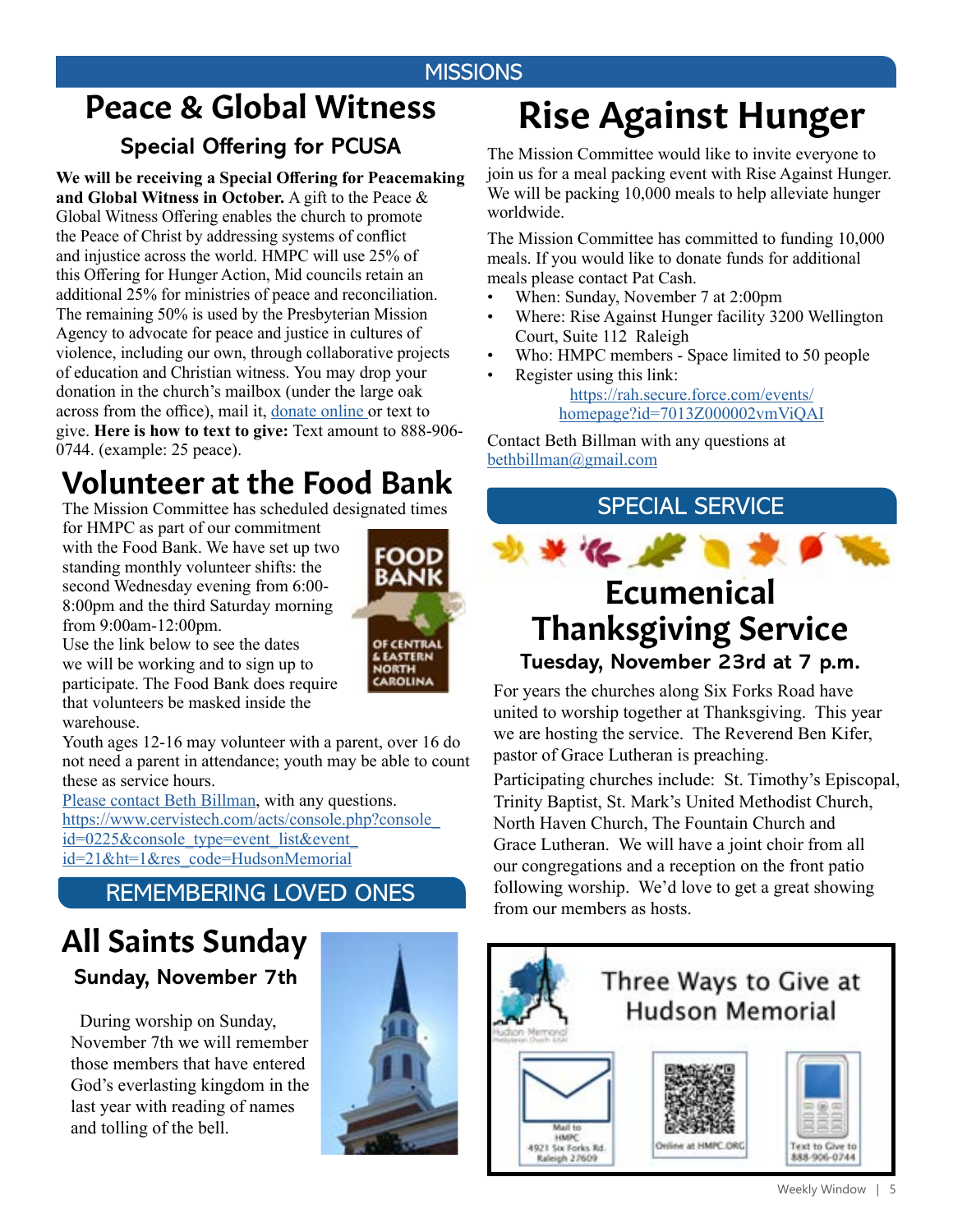### CALENDAR

### **Sunday, October 31**

- 9:30 am Joyful Noise GH
- 9:30 am Wee Worshipers Room 225
- 9:30 am Adult Faith Formation
- 10:30 am Worship
- 10:45 am Children's SS Playgarden
- 11:30 am Fellowship

#### **Monday, November 1**

- 12 Noon Brown Bag with Mac West Lawn
- 6:00 pm Personnel Meeting
- 8:00 pm Alanon, AlaTeen, AlaKid GH, 227, 236

### **Tuesday, November 2**

- 6:30 am Waking Up With the Word, WH Patio
- 9:30 am Staff Meeting -Zoom
- 1:00 pm Single Way Winston's Grille
- 4:00 pm Memorial Garden Board Meeting- Karl Hudson Room
- 7:30 pm Boy Scouts GH, 234

### **Wednesday, November 3**

- 9:15 am Women at the Well Parlor
- 6:15 pm Handbells
- 6:30pm Children's Committee
- 7:30 pm Chancel Choir

### **Sunday, November 7**

- 9:30 am Joyful Noise GH
- 9:30 am Wee Worshipers Room 225
- 9:30 am Adult Faith Formation
- 9:30 am Explorers SS Room 226; Confirmation Class - Room 234
- 10:30 am Worship
- 10:45 am Children's SS Playgarden
- 11:30 am Fellowship

# **PERSONNEL**

# Sunday Morning Childcare Workers

Hudson Memorial Presbyterian Church is looking for caring, reliable childcare workers for our church nursery! This is a part-time opportunity on Sunday mornings from 9:00 am - noon. Please send a resume or inquiry email to [Cary Dickerson, Interim Director of Children and Family](mailto:cdickerson%40hmpc.org?subject=)  **[Ministries](mailto:cdickerson%40hmpc.org?subject=)** 

# Organist/Music Assistant

We are beginning our search to fill the part-time organist position here at Hudson. [Please click here for more](https://www.hmpc.org/job-openings)  [information.](https://www.hmpc.org/job-openings) If you know of someone who might be interested, please contact anyone on the Search Committee: Barbara Loehr-Fox, Emily Brown, Carol Cox and Dan Vig.

# WORSHIP & THE ARTS

# Live-Streaming Sunday Worship

For those unable to attend worship in person, we will be live streaming the services. Please know that the live streams will also be recorded and posted on the church YouTube channel, as well as the church website.

[Click here to live-stream or watch recording of this](https://www.youtube.com/channel/UCuYf7XqKx9g_Mc0_BsPkWlA)  [Sunday's 10:30 am service.](https://www.youtube.com/channel/UCuYf7XqKx9g_Mc0_BsPkWlA)

**Sound Technicians Needed -** We are in great need of people to help run our sound system and stream our service. All that is required are good ears and a willingness to learn. [If interested, contact](mailto:john.w.whisler%40gmail.com?subject=) John Whisler or someone at the soundboard. We so appreciate our present sound team: John Whisler, Barton Meeks, John Oldenburg, Olsen Richards, plus new streamers, Gil Graybill, Skye Schafer, Sarah Bedini, Erik Jacobsen, Tiya Komono, Mia Komono.

# Nursery is Open on Sundays!



Our nursery is open during worship. Your children from birth to 3 years old will be safely taken care of by our compassionate, trained, and responsible childcare workers.

[Contact Cary Dickerson, Interim](mailto:cdickerson%40hmpc.org?subject=)  [Director of Children's Ministries if you have any questions.](mailto:cdickerson%40hmpc.org?subject=)

## LAST SUNDAY'S WORSHIP

# Kirkin' O' Th' Tartan **Note: Daylight Saving Time Ends November 7th**

Last Sunday, October 24th, we celebrated a modern version of Kirkin' O' Th' Tartan. Church members wore or brought fabric that represented their family's historical country of origin. We were joined by a bagpiper and the Chancel Choir sang *A Scottish Blessing* with Anna Fertin playing violin.



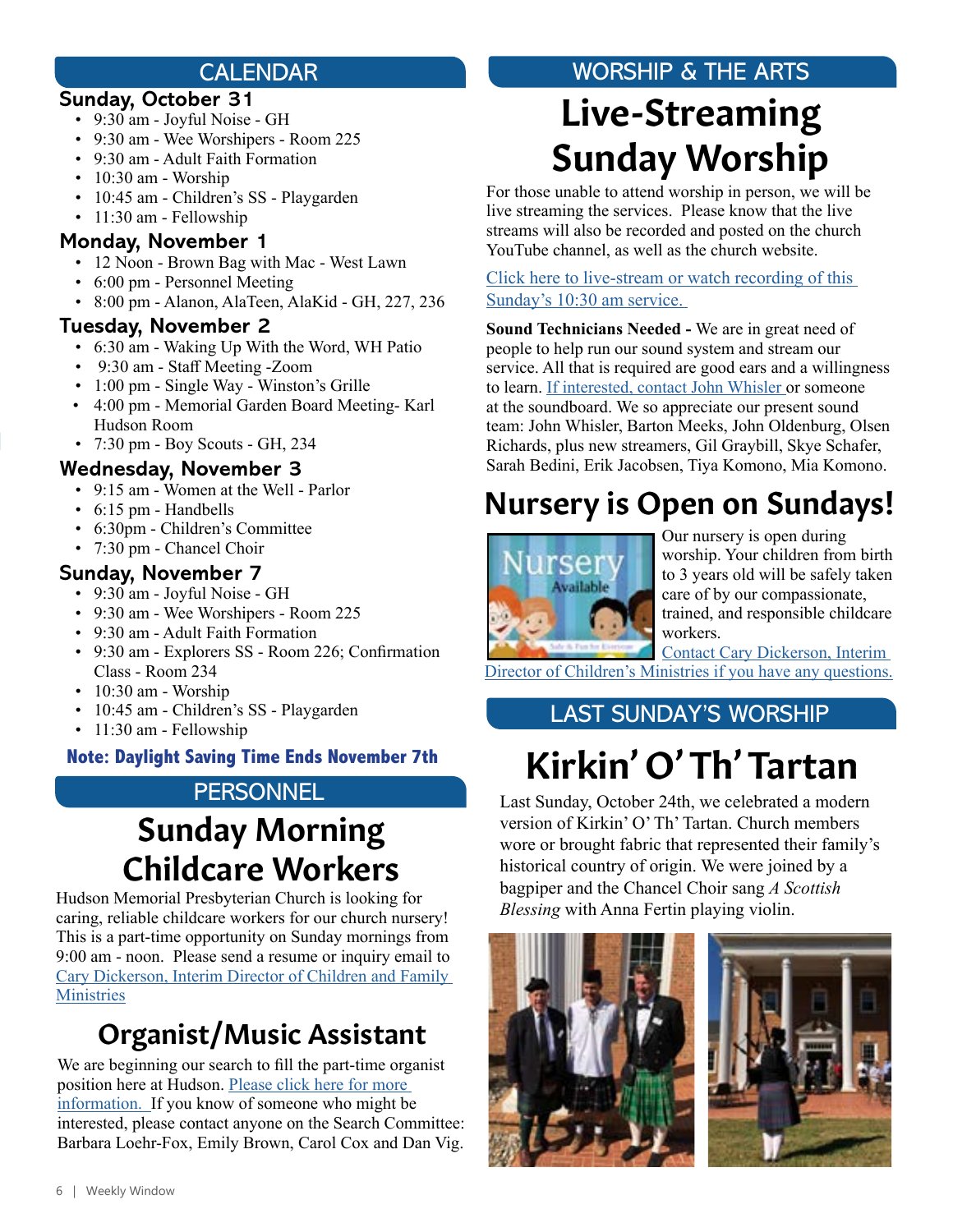### HMPC STAFF NEWS

# Specialist New Communications

The Personnel Committee is pleased to announce that Lesley Ash-Jacobsen began on October 25th as the new Communications Specialist.

Lesley and her husband Erik joined Hudson in early 2021. Lesley is a member of the Chancel Choir and she is the daughter of HMPC's Minister

of Visitation, Aleta Ash. She is a freelance illustrator, animator and graphic designer with degrees from University of Cincinnati and Hastings College. She worked for Eileen Fisher Inc. in New York City for a decade before relocating to Raleigh last year.

We are excited about the creative skills Lesley brings to this new part-time position.

# NEW MEMBERS

# New Members Welcome

**Jason and Mary Cates Bevier -**  Jason was born and raised in Jasper, IN, and moved to Raleigh after pharmacy school to be close to family members. Mary Cates was born in Charlotte and



moved to Raleigh when she was 3. Both Jason and Mary Cates are pharmacists. They have 2 daughters who keep them very busy, so hobbies are limited at this time. The Bevier's have 2 dogs, Gandalf and Loki and a shetland pony names Charkie.

## STAFF DIRECTORY

**Mac Schafer** – Pastor & Head of Staff [mschafer@hmpc.org](mailto:mschafer%40hmpc.org?subject=) **Debbie Kirk** – Associate Pastor, Spiritual Growth &

Nurture - [dkirk@hmpc.org](mailto:dkirk%40hmpc.org?subject=) **Aleta Ash**, Minister of Visitation – [aash@hmpc.org](mailto:aash%40hmpc.org?subject=)

**Barbara Loehr-Fox**, Director of Music Ministries

bloehr-fo[x@hmpc.org](mailto:bloehr-fox%40hmpc.org?subject=)

**Rich Richards**, Interim Director of Youth Ministries – [rrichards@hmpc.org](mailto:rrichards%40hmpc.org?subject=)

**Cary Dickerson, Interim** Director of Children & Family Ministries – cdickerso[n@hmpc.org](mailto:cdickerson%40hmpc.org?subject=)

**Gina Hayek**, Director of Joyful Noise – [ghayek@hmpc.org](mailto:ghayek%40hmpc.org?subject=) **Carol Yeargin**, Organist – [carolyeargin@gmail.com](mailto:carolyeargin%40gmail.com?subject=) Pat Cash, Business Administrator – pcash@hmpc.org **Cheri Thomas**, Bookkeeper - [cthomas@hmpc.org](mailto:cthomas%40hmpc.org?subject=) **Lesley Ash-Jacobsen,** Communications Specialist – [lash-jacobsen@hmpc.org](mailto:lash-jacobsen%40hmpc.org%20%20?subject=) 

**Dorothy Roche**, Preschool Director – [droche@hmpc.org](mailto:droche%40hmpc.org?subject=) **Joyce Hawkins**, Assistant Preschool Director – [jhawkins@hmpc.org](mailto:jhawkins%40hmpc.org?subject=)

**Hope Parangi**, Church Hostess – [hparangi@yahoo.com](mailto:hparangi%40yahoo.com?subject=)



**Megan Christenbury -** Megan grew up in Illinois and moved to North Carolina in 2004. She is in Sales with



Johnson and Johnson. Megan and her husband, Andrew, have 2 children, and own Mordecai Beverage Company. Megan loves running and the outdoors, and are hoping to meet new people and make new friends at Hudson. The Christenburys have 2 dogs, Penny & Luna.

**Teresita "Tere"** (sounds like Terry) **Mendoza -** Tere was born in Mexico City, Mexico and grew up in Los Angeles, CA. She is a retired public school reading teacher. She loves the water, and languages - both spoken and written and is an avid reader. Tere has a cat named Peeta, who is overweight, but the cat doesn't seem to mind it too much.